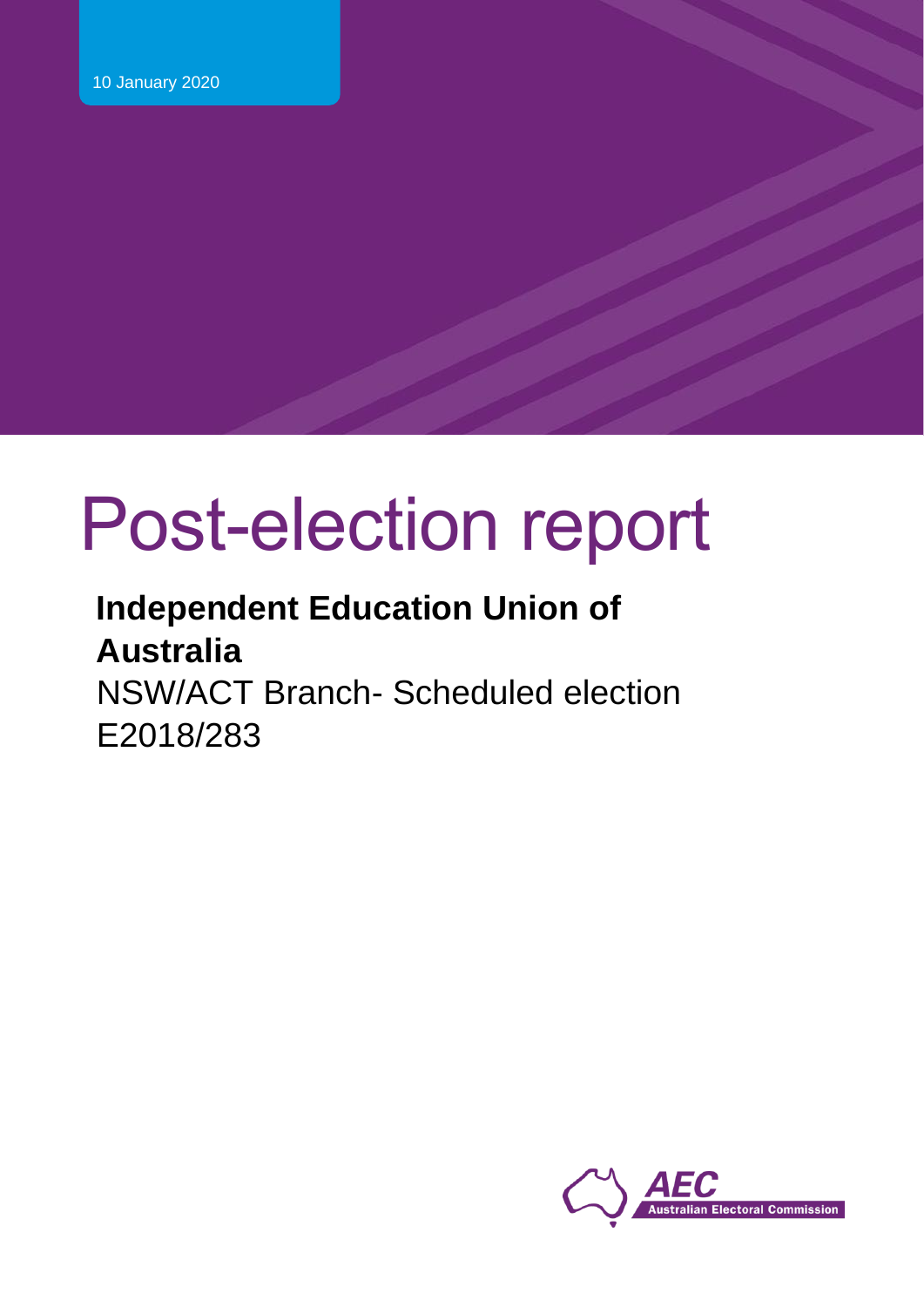# Contents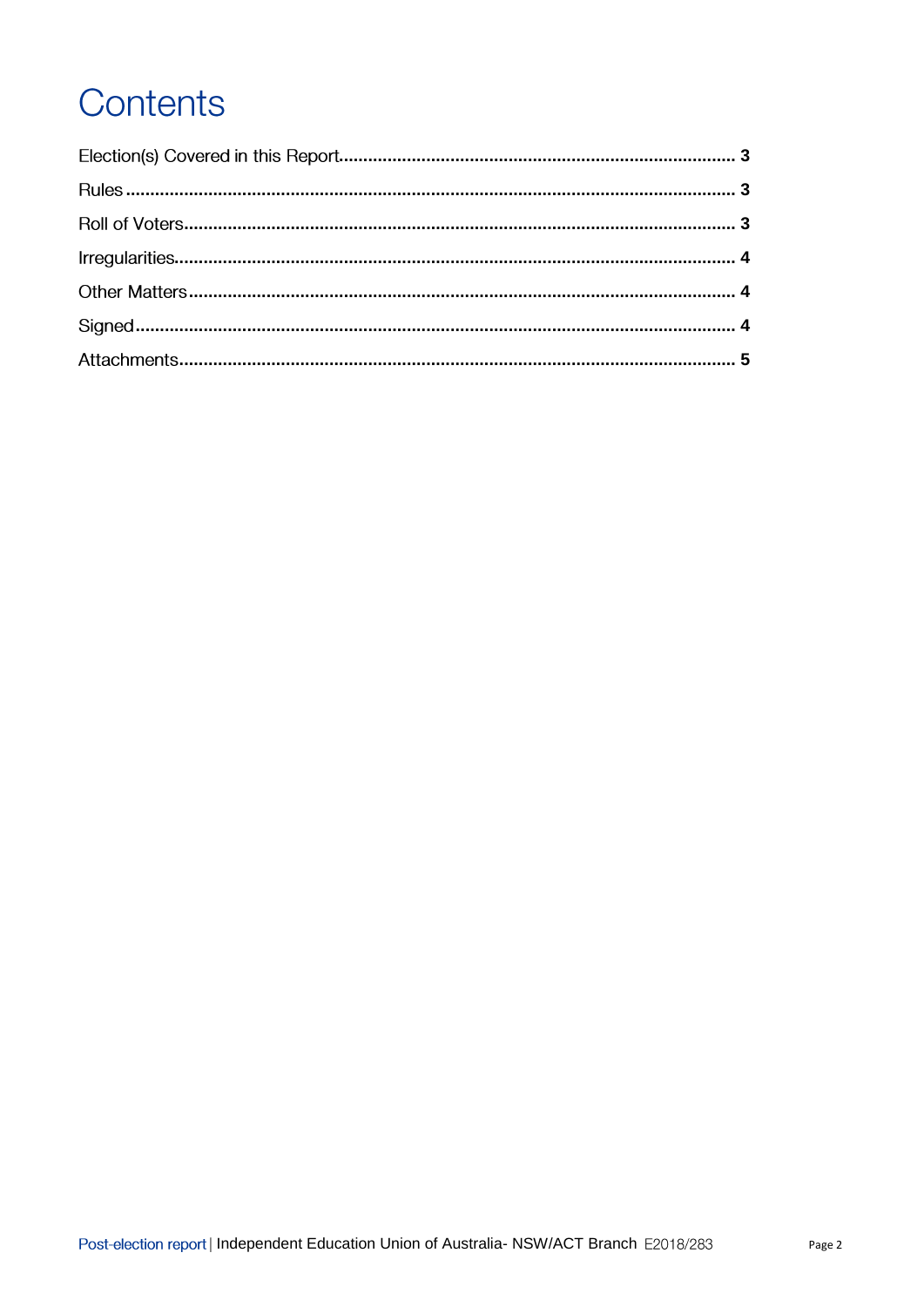# <span id="page-2-0"></span>Election(s) Covered in this Report

Election: Scheduled Election Decision No/s: E2018/283

Organisation: Independent Education Union of Australia- NSW/ACT Branch

# <span id="page-2-1"></span>**Rules**

| Rules used for the election:        | [130N: Incorporates alterations of 14 May 2018] [R2018/45]<br>(replaces rulebook dated 12 April 2018 [R2017/253 and<br>R2017/293])                                                                                                                                                                                                                                                                                                                                                                                                                                                                                                                                                                  |
|-------------------------------------|-----------------------------------------------------------------------------------------------------------------------------------------------------------------------------------------------------------------------------------------------------------------------------------------------------------------------------------------------------------------------------------------------------------------------------------------------------------------------------------------------------------------------------------------------------------------------------------------------------------------------------------------------------------------------------------------------------|
| Rules difficult to apply/interpret: | Federal Rule 17(s) is difficult to apply. The rule requires that<br>the Returning Officer shall collect the returned ballot papers<br>from the post office box and deposit them in a ballot box kept<br>at the post office until the commencement of the count of the<br>ballot. The AEC is unable to secure a ballot box located in a<br>post office. Therefore the Returning Officer, after collecting the<br>returned ballot papers from the post office, keeps them in a<br>secured area inside the AEC premises. It is recommended<br>that the Rules incorporate the AEC's Model Rules Guide (refer<br>to paragraphs $16$ & $17$ ).                                                            |
|                                     | Federal Rule 17(t), requires the count to be conducted at the<br>'registered office'. Counting of ballot papers are conducted at<br>AEC offices to ensure security of all ballot materials and to<br>facilitate use of AEC systems, it is recommended that the<br>Rules be amended so that the count is conducted at AEC<br>premises. Further, 'opened in the presence of the Scrutineers<br>and counting shall then proceed' is not always practicable as<br>not all appointed scrutineers may be present. It is suggested<br>that the Returning Officer will commence the count at the<br>allotted time as soon as the ballot closes in the presence of<br>the scrutineers who are in attendance. |

Model Rule reference (if any): Refer to AEC Model Rules Guide as indicated above.

For more details see the Model Rules on the AEC website: [\(https://www.aec.gov.au/About\\_AEC/AEC\\_Services/Industrial\\_Elections](https://www.aec.gov.au/About_AEC/AEC_Services/Industrial_Elections)

# <span id="page-2-2"></span>**Roll of Voters**

#### Stage - 1

| Total number of voters on the Roll:                                                       | 29533 |        |
|-------------------------------------------------------------------------------------------|-------|--------|
| Number of apparent workplace addresses:                                                   | 114   |        |
| Number of non-current addresses:                                                          | 160   |        |
| Post-election report   Independent Education Union of Australia- NSW/ACT Branch E2018/283 |       | Page 3 |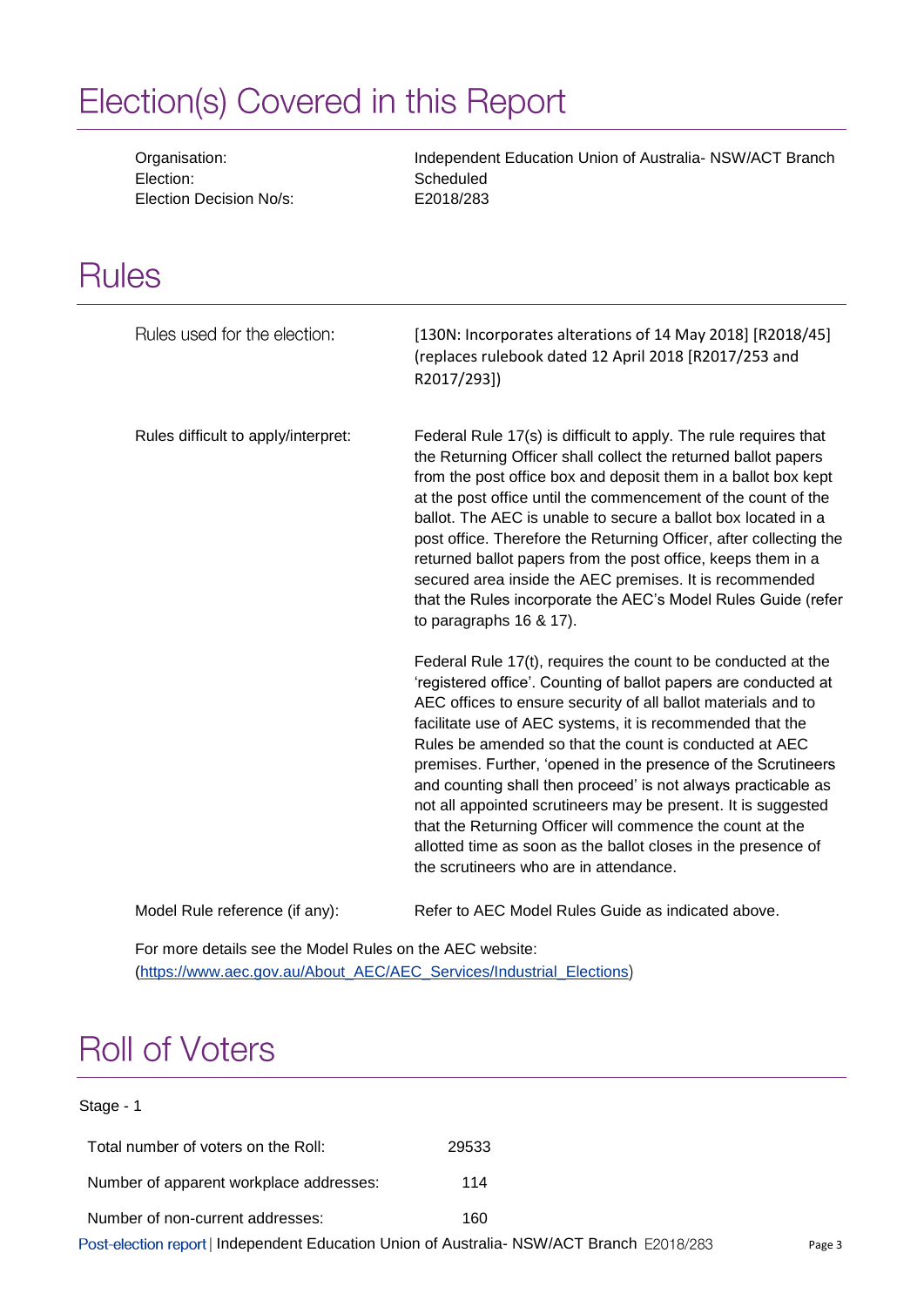<span id="page-3-0"></span>

| Other matters pertaining to the roll of voters:<br>$Stage - 2$ | N/A  |
|----------------------------------------------------------------|------|
| Total number of voters on the Roll:                            | 22   |
| Number of apparent workplace addresses:                        | Nil  |
| Number of non-current addresses:                               | Nil  |
| Other matters pertaining to the roll of voters:                | None |

# **Irregularities**

Details of written allegations of irregularities, and action taken by AEC: None Other irregularities identified, and action taken: None

# <span id="page-3-1"></span>**Other Matters**

Returning Officer actions required (Section 193): Yes Details:

- 1. As there is no rule pertaining to the withdrawal of Nomination, the Returning Officer has applied Section 193(1) (b) of the Fair Work (Registered Organisation) Act 2009 to fix a closing time for the withdrawal of nomination related to this election.
- 2. Federal rule 17 (t) is difficult to apply as it states that the ballot box will be opened by the Returning Officer in the presence of Scrutineers. The Returning Officer has applied Section 193(1) (b) of the Fair Work (Registered Organisation) Act 2009 and opened the ballot box for counting the ballot papers in the presence of scrutineers in attendance at the time fixed for the scrutiny.

### <span id="page-3-2"></span>Signed

Jostung Church

Ishtiaq Ahmed Returning Officer Australian Electoral Commission E: nswelections@aec.gov.au P: 02 9375 6331 10 January 2020